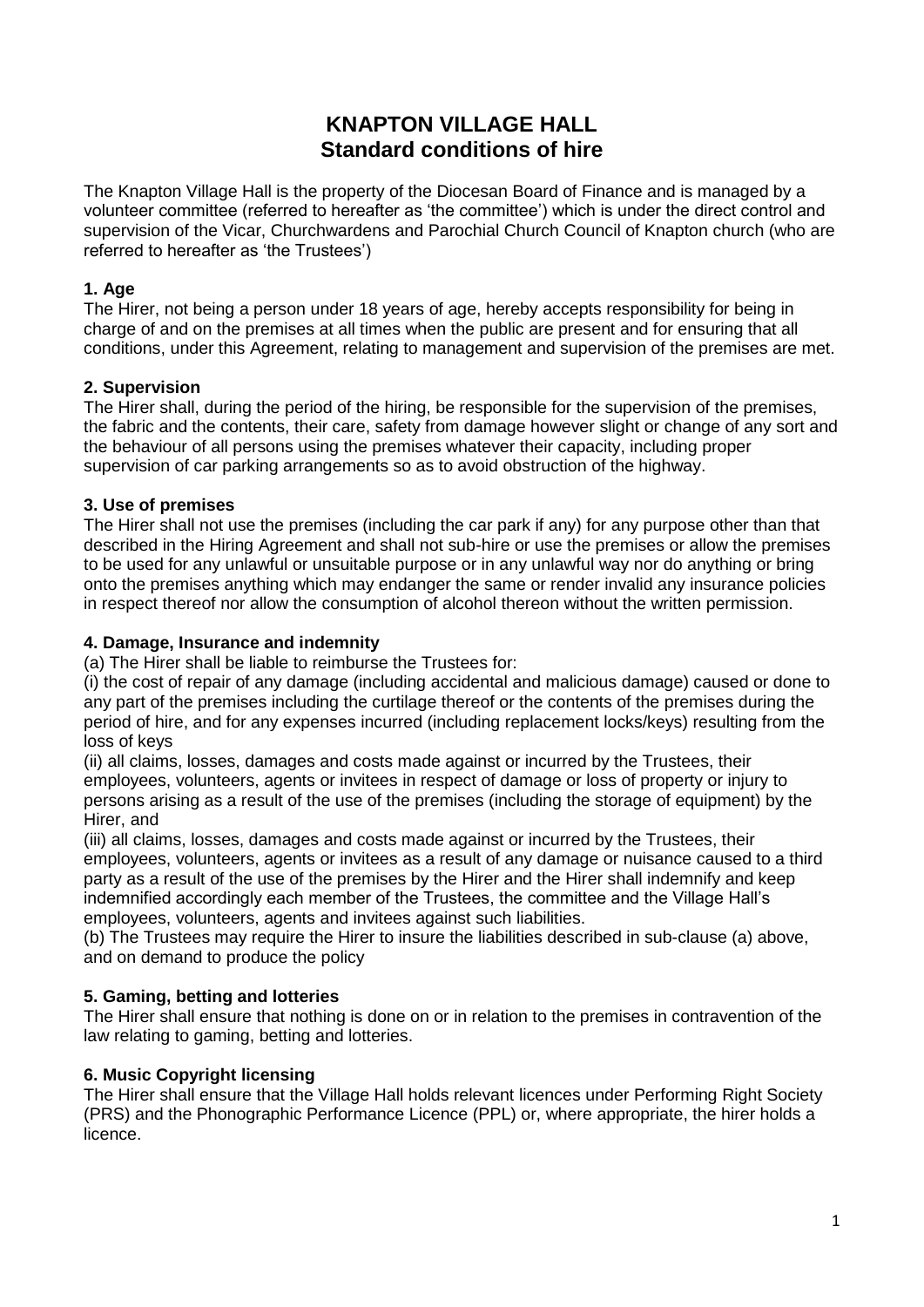# **7. Film**

Children shall be restricted from viewing age-restricted films classified according to the recommendations of the British Board of Film Classification. Hirers should ensure that they have the appropriate copyright licences for film.

# **8. Childcare Act 2006**

The Hirer shall ensure that any activities for children under eight years of age comply with the provisions of the Childcare Act 2006 and the Safeguarding Vulnerable Groups Act 2006 and only fit and proper persons who have passed the appropriate Criminal Records Bureau checks should have access to the children. Checks may also apply where children over eight and vulnerable adults are taking part in activities. The Hirer shall provide the village hall management committee with a copy of their CRB check and Child Protection Policy on request.

# **9. Public safety compliance**

The Hirer shall comply with all conditions and regulations made in respect of the premises by the Local Authority, the Licensing Authority, and the hall's Fire Risk Assessment or otherwise, particularly in connection with any event which constitutes regulated entertainment, at which alcohol is sold or provided or which is attended by children. The Hirer shall also comply with the hall's health and safety policy.

The Fire Service shall be called to any outbreak of fire, however slight, and details shall be given to the secretary of the management committee.

(a) The Hirer acknowledges that they have received instruction in the following matters:

• The action to be taken in event of fire. This includes calling the Fire Brigade and evacuating the hall.

• The location and use of fire equipment. (Include diagram of location when handing over keys.)

• Escape routes and the need to keep them clear.

• Method of operation of escape door fastenings.

• Appreciation of the importance of any fire doors and of closing all fire doors at the time of a fire.

• Location of the first aid box.

(b) In advance of any activity whether regulated entertainment or not the Hirer shall check the following items:

• That all fire exits are unlocked and panic bolts in good working order.

• That all escape routes are free of obstruction and can be safely used for instant free public exit

- That any fire doors are not wedged open.
- That exit signs are illuminated.
- That there are no obvious fire hazards on the premises.

• That emergency lighting supply illuminating all exit signs and routes are turned on during the whole of the time the premises are occupied (if not operated by an automatic mains failure switching device).

# **10. Noise**

The Hirer shall ensure that the minimum of noise is made on arrival and departure, particularly late at night and early in the morning. The Hirer shall ensure that no annoyance, nuisance or disturbance is caused to nearby dwelling houses arising from activities in the hall during the period of hire.

# **11. Drunk and disorderly behaviour and supply of illegal drugs**

The Hirer shall ensure that in order to avoid disturbing neighbours to the hall and avoid violent or criminal behaviour; care shall be taken to avoid excessive consumption of alcohol. No illegal drugs may be brought onto the premises. Drunk and disorderly behaviour shall not be permitted either on the premises or in its immediate vicinity. Any person suspected of being drunk, under the influence of drugs or who is behaving in a violent or disorderly way shall be asked to leave the premises in accordance with the Licensing Act 2003.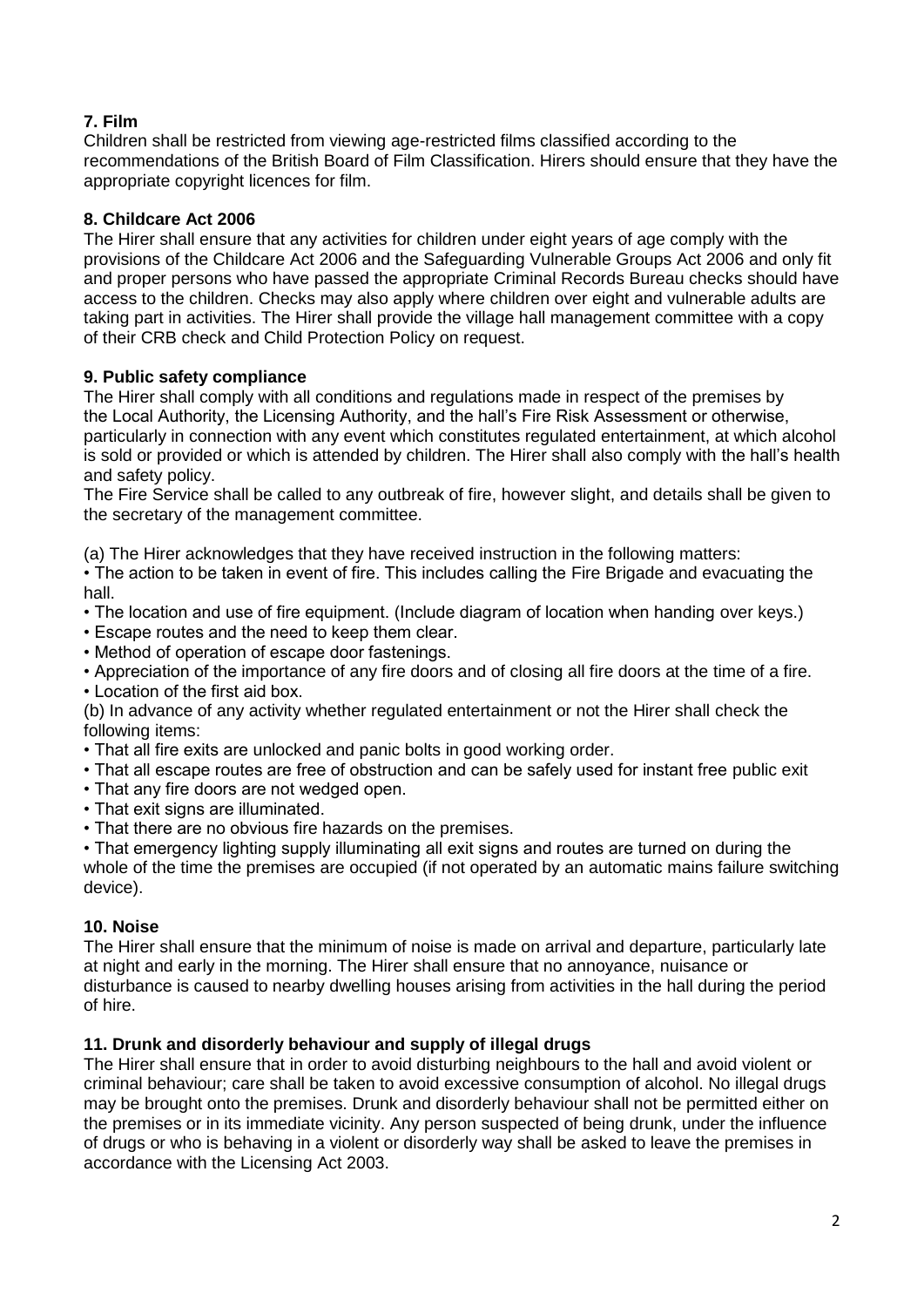#### **12. Health and hygiene**

The Hirer shall, if preparing, serving or selling food, observe all relevant food health and hygiene legislation and regulations. In particular dairy products, vegetables and meat on the premises must be refrigerated and stored in compliance with the Food Temperature Regulations. The premises are/are not (delete as appropriate) provided with a small refrigerator

## **13. Electrical appliance safety**

The Hirer shall ensure that any electrical appliances brought by them to the premises and used there shall be safe, in good working order, and used in a safe manner in accordance with the Electricity at Work Regulations 1989. Where a residual circuit breaker is provided the Hirer must make use of it in the interests of public safety

## **14. Stored equipment**

The Trustees accept no responsibility for any stored equipment or other property brought on to or left at the premises, and all liability for loss or damage is hereby excluded. All equipment and other property (other than stored equipment) must be removed at the end of each hiring or fees will be charged for each day or part of a day at the hire fee per hiring until the same is removed.

## **15. Smoking**

The Hirer shall, and shall ensure that the Hirer's invitees, comply with the prohibition of smoking in public places provisions of the Health Act 2006 and regulations made hereunder. Any person who breaches this provision shall be asked to leave the premises. The Hirer shall ensure that anyone wishing to smoke does so outside and disposes of cigarette ends, matches etc. in a tidy and responsible manner, so as not to cause a fire.

## **16. Accidents and dangerous occurrences**

Any failure of equipment belonging to the village hall or brought in by the Hirer must also be reported **as soon as** possible. The Hirer must report all accidents involving injury to the public to a member of the committee **as soon as** possible and complete the relevant section in the village hall's accident book. Certain types of accident or injury must be reported on a special form to the Incident Contact Centre. The Booking Clerk will give assistance in completing this form and can provide contact details of the Incident Contact Centre. This is in accordance with the Reporting of Injuries, Diseases and Dangerous Occurrences Regulations 1995 (RIDDOR).

## **17. Explosives and flammable substances**

#### The hirer shall ensure that:

(a) Highly flammable substances are not brought into, or used in any part of the premises and that (b) No internal decorations of a combustible nature (e.g. polystyrene, cotton wool) shall be erected without the consent of the management committee. No decorations are to be put up near light fittings or heaters

# **18. Heating**

The Hirer shall ensure that no unauthorised heating appliances shall be used on the premises when open to the public without the consent of the management committee. Portable Liquefied Propane Gas (LPG) heating appliances shall not be used.

#### **19. Animals**

The Hirer shall ensure that no animals (including birds) except guide dogs are brought into the premises, other than for a special event agreed to by the Booking Clerk. No animals whatsoever are to enter the kitchen at any time.